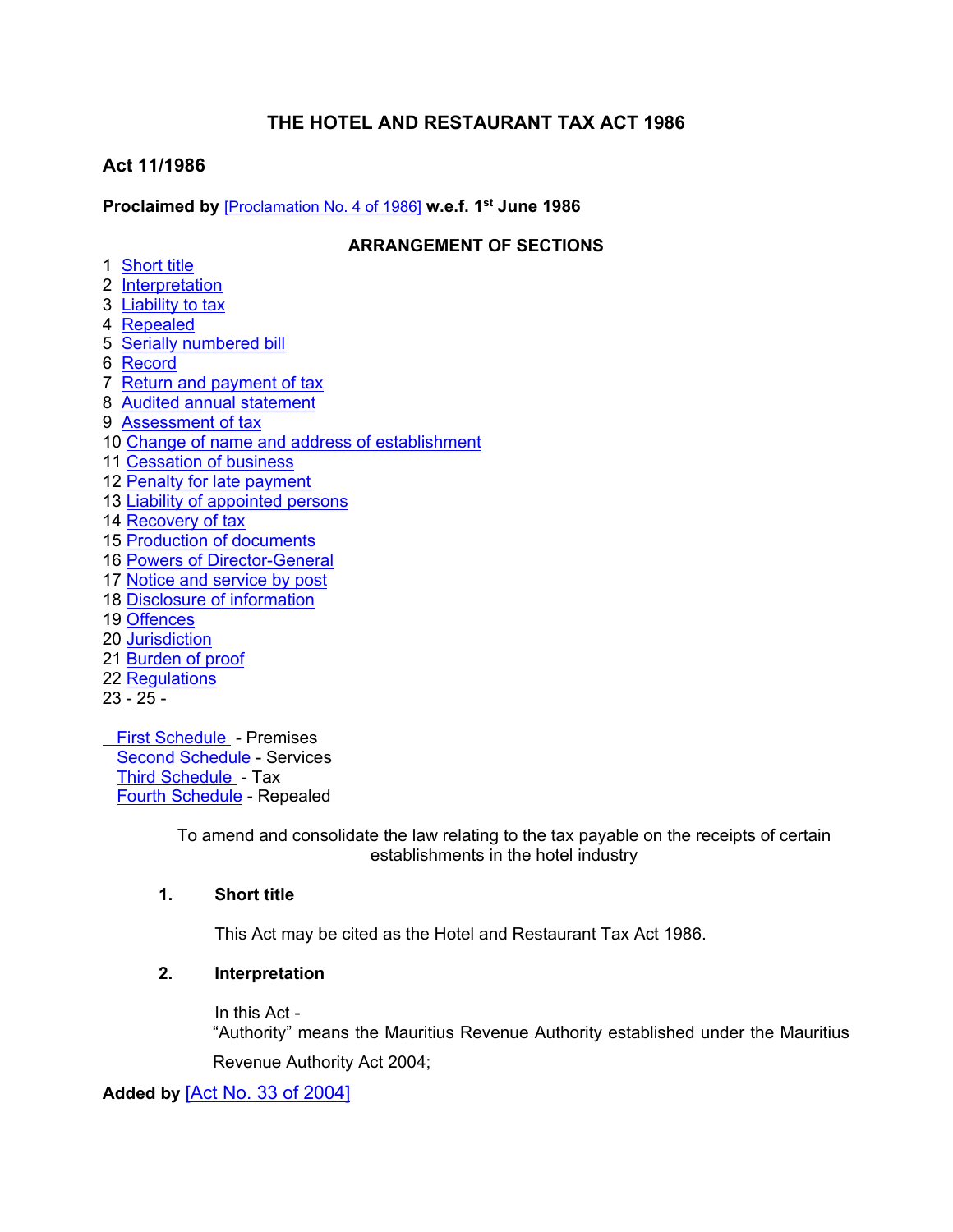"business" includes -

- (a) any trade, commerce or manufacture; and
- (b) any activity in the nature of trade, commerce or manufacture;

"Commissioner" **Deleted by** [Act No. 33 of [2004\]](https://supremecourt.govmu.org/_layouts/CLIS.DMS/search/searchdocumentbykey.aspx?ID=%5BAct%20No.%2033%20of%202004%5D&list=Legislations)

"designated establishment" means premises or a set of premises -

- (a) used in connection with the carrying on of any of the businesses specified in the First Schedule; and
- (b) designated as such by the Minister, by regulations;

"Director-General" means the Director-General of the Authority;

#### **Added by** [Act No. 33 of [2004\]](https://supremecourt.govmu.org/_layouts/CLIS.DMS/search/searchdocumentbykey.aspx?ID=%5BAct%20No.%2033%20of%202004%5D&list=Legislations)

"financial year" means the period extending from 1 July in any year to 30 June in the following year;

"hotel" has the same meaning as in the Licences Act;

"manager" in relation to a designated establishment means the person who is in charge of or carries on business at the designated establishment and includes the licensee;

"Minister" means the Minister to whom responsibility for the subject of finance is assigned;

"month" includes part of a month;

"officer" has the same meaning as in the Value Added Tax Act;

"qualified auditor" has the same meaning as in the Income Tax Act;

"record" means the record specified in section 6;

"return" means the return specified in section 7;

"tax" -

- (a) means the tax payable under section 3; and
- (b) includes any penalty under section 12.

"taxable receipts" -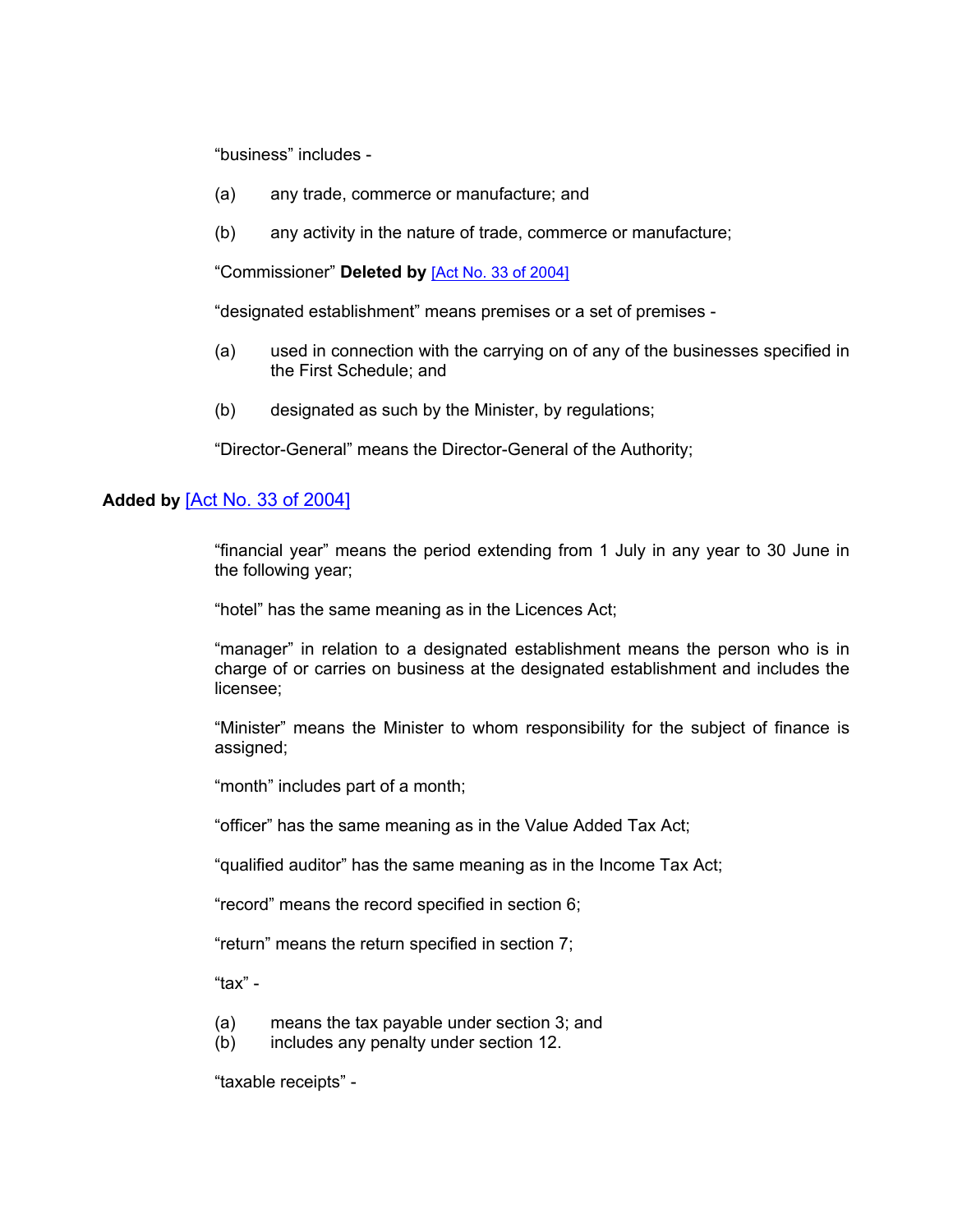- (a) means the gross receipts in respect of all goods and services supplied by a designated establishment; but
- (b) does not include the tax recoverable under section 3(4).

#### **Amended by** [Act No. 25 of [1994\]](https://supremecourt.govmu.org/_layouts/CLIS.DMS/search/searchdocumentbykey.aspx?ID=%5BAct%20No.%2025%20of%201994%5D&list=Legislations)**;** [Act No. 13 of [1996\]](https://supremecourt.govmu.org/_layouts/CLIS.DMS/search/searchdocumentbykey.aspx?ID=%5BAct%20No.%2013%20of%201996%5D&list=Legislations)**;** [Act No. 2 of [1998\]](https://supremecourt.govmu.org/_layouts/CLIS.DMS/search/searchdocumentbykey.aspx?ID=%5BAct%20No.%202%20of%201998%5D&list=Legislations)

## **3. Liability to tax**

- <span id="page-2-0"></span>(1) The manager of every designated establishment shall be liable to a tax on the taxable receipts of that establishment.
- (2) The tax shall be calculated at the rate specified in the Third Schedule.
- (3) The liability to tax shall accrue daily but shall be discharged monthly.
- <span id="page-2-1"></span>(4) The manager may recover from customers the tax payable on the taxable receipts.

## **4. Repealed by** [Act No. 25 of [1994\]](https://supremecourt.govmu.org/_layouts/CLIS.DMS/search/searchdocumentbykey.aspx?ID=%5BAct%20No.%2025%20of%201994%5D&list=Legislations)

## **5. Serially numbered bill**

- <span id="page-2-2"></span>(1) The manager of every designated establishment shall issue a serially numbered bill in respect of every receipt of that establishment and keep a legible copy of the bills in numerical order.
- (2) A bill issued under subsection (1) shall contain such particulars as may be required by the Director-General.
- (3) No person shall issue any bill or other document indicating an amount which purports to be tax on the receipts of an establishment unless -
	- (a) the establishment is a designated establishment; and
	- (b) the receipts are taxable receipts.

# **6. Record**

- <span id="page-2-3"></span>(1) Every person shall, for the purposes of this Act, keep in the course of his business, a full and true written record in the English or French language of every transaction he makes.
- (2) Every record under subsection (1) and a legible copy of every bill issued under section 5 shall be kept for a period of at least 6 years after the completion of the transaction to which it relates.

# **7. Return and payment of tax**

<span id="page-2-4"></span>(1) The manager of every designated establishment shall, not later than the last day of every month -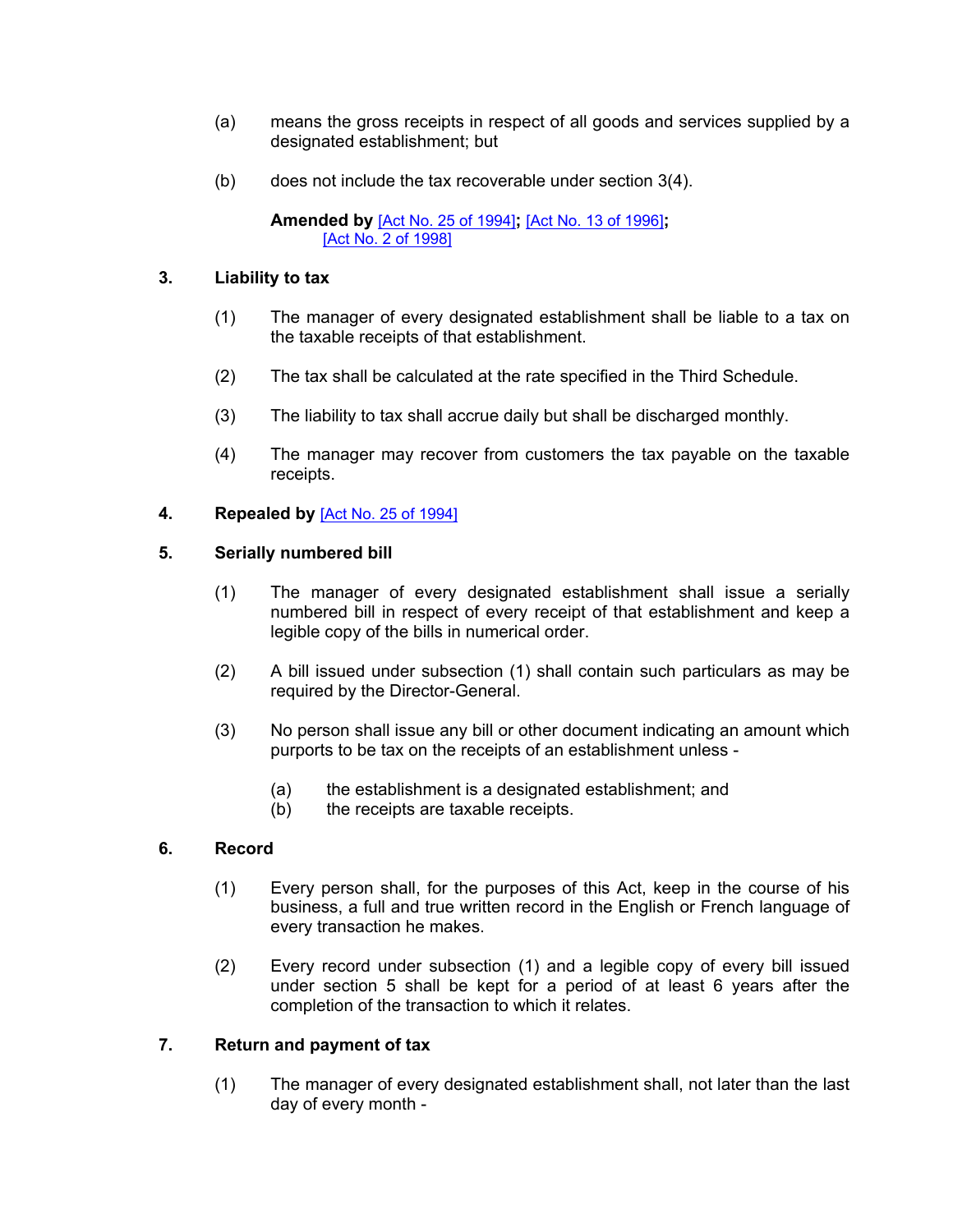- (a) submit to the Director-General in respect of the previous month a return specifying the taxable receipts of the establishment; and
- (b) pay the tax due.
- (2) The return under subsection (1) shall be in the form approved by the Director-General and shall contain such other information as he may require.
- (3) Where a designated establishment has no taxable receipts during a month, the manager shall submit a return in such form as the Director-General may approve.

#### **8. Audited annual statement**

- <span id="page-3-0"></span>(1) The manager of every designated establishment shall, in respect of every financial year, submit to the Director-General, not later than four months after the end of that year a statement, certified by; a qualified auditor, of the taxable receipts of the establishment.
- (2) Where the amount of the taxable receipts shown in the statement under subsection (1) exceeds the total amount of the taxable receipts shown in the returns under section 7 in respect of that financial year, the manager shall pay any tax underpaid together with any appropriate penalty.

#### **9. Assessment of tax**

- <span id="page-3-1"></span>(1) Subject to subsection (4) where the Director-General is of the opinion that the manager of a designated establishment has not paid the tax due by reason of -
	- (a) his failure to submit or delay in submitting a return;
	- (b) the incorrectness or inadequacy of his return;
	- (c) his failure to keep a proper record;
	- (d) the incorrectness or inadequacy of his record; or
	- (e) any other cause;
	- (f) he may, on such information as is available to him, make an assessment of the tax due and payable by the manager and given him a written notice of the assessment.
- (2) Where the Director-General has given written notice to the manager under subsection (1), the manager shall pay the tax within such period as may be specified in the notice.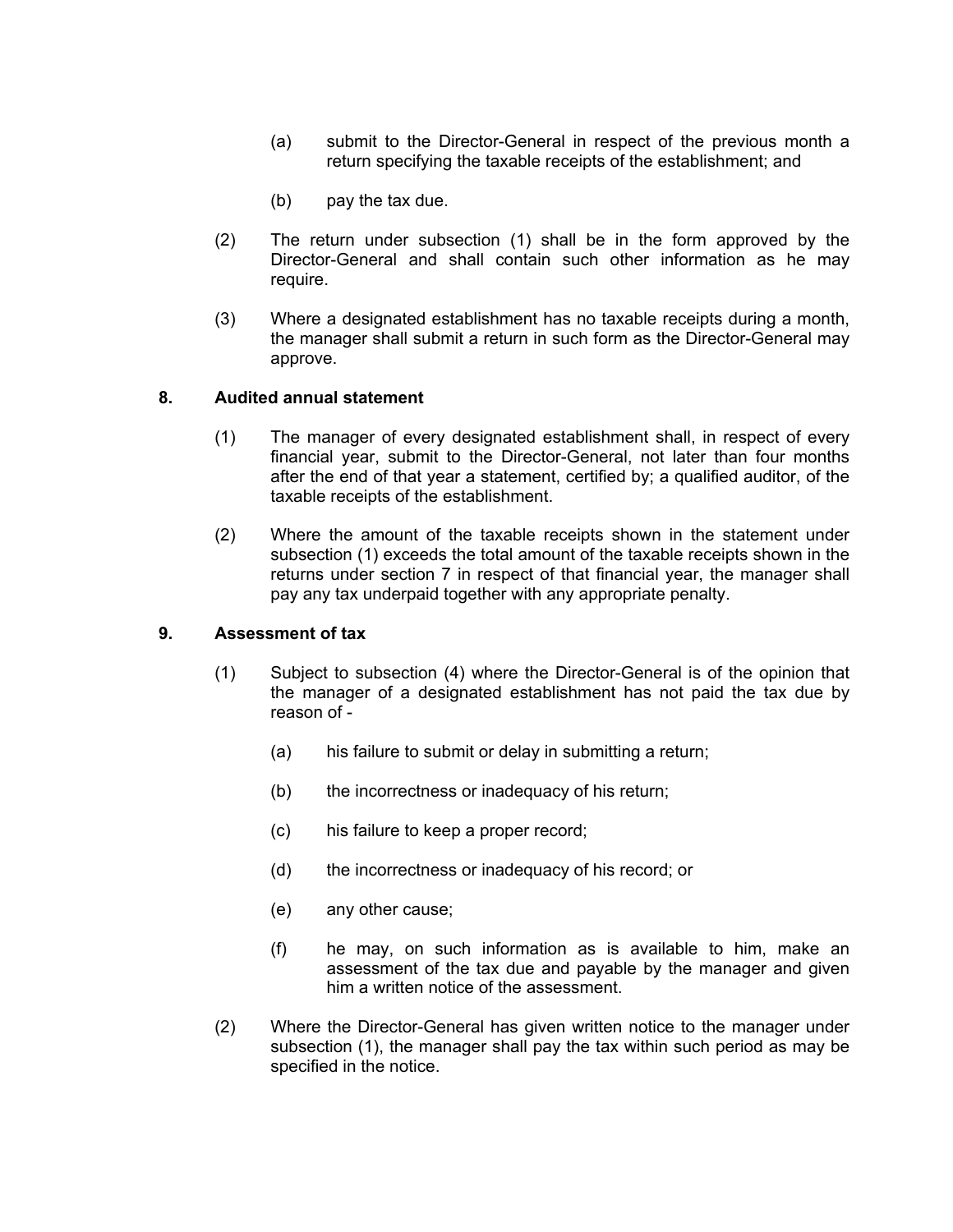- (3) Subject to subsection (4), the Director-General may amend an assessment made under subsection (1).
- (4) An assessment under subsection (1) shall not be made or amended after 6 years from the end of the month in which the liability to pay tax arose.
- (5) The manager of a designated establishment who is aggrieved by an assessment under subsection (1) may lodge written representations with the Secretary, Assessment Review Committee, in accordance with section 8E of the Unified Revenue Act 1983.

<span id="page-4-0"></span>**Amended by** [Act No. 23 of [2001\]](https://supremecourt.govmu.org/_layouts/CLIS.DMS/search/searchdocumentbykey.aspx?ID=%5BAct%20No.%2023%20of%202001%5D&list=Legislations)

#### **10. Change of name and address of establishment**

Where the name or address of a designated establishment is changed, the manager shall immediately give written notice thereof to the Director-General and the establishment shall be deemed to be a designated establishment under the new name or at the new address as the case may be.

## **11. Cessation of business**

- <span id="page-4-1"></span>(1) Subject to subsection (2) where the manager of a designated establishment ceases to carry on business at that establishment, he shall -
	- (a) immediately give written notice thereof to the Director-General; and
	- (b) not later than the last day of the month following the month in which he ceased to carry on business, submit -
		- (i) in respect of that part of the financial year ending on the date of cessation of the business, the statement specified in section 8(1); and
		- (ii) in respect of the last month in which he carried on business, a return which shall include any amount owing to the establishment as taxable receipts at the date of the cessation of business adjusted in the manner provided for under section 8(2) and pay the tax specified therein.
- (2) Where the manager of a designated establishment, who ceases to carry on business at that establishment, sells or otherwise transfers the business together with the amount owing to the establishment as taxable receipts at the date of the cessation of business, he shall not pay tax on those taxable receipts but the purchaser or transferee shall be liable to pay the tax on those taxable receipts and the establishment shall continue to be a designated establishment.

## <span id="page-4-2"></span>**12. Penalty for late payment**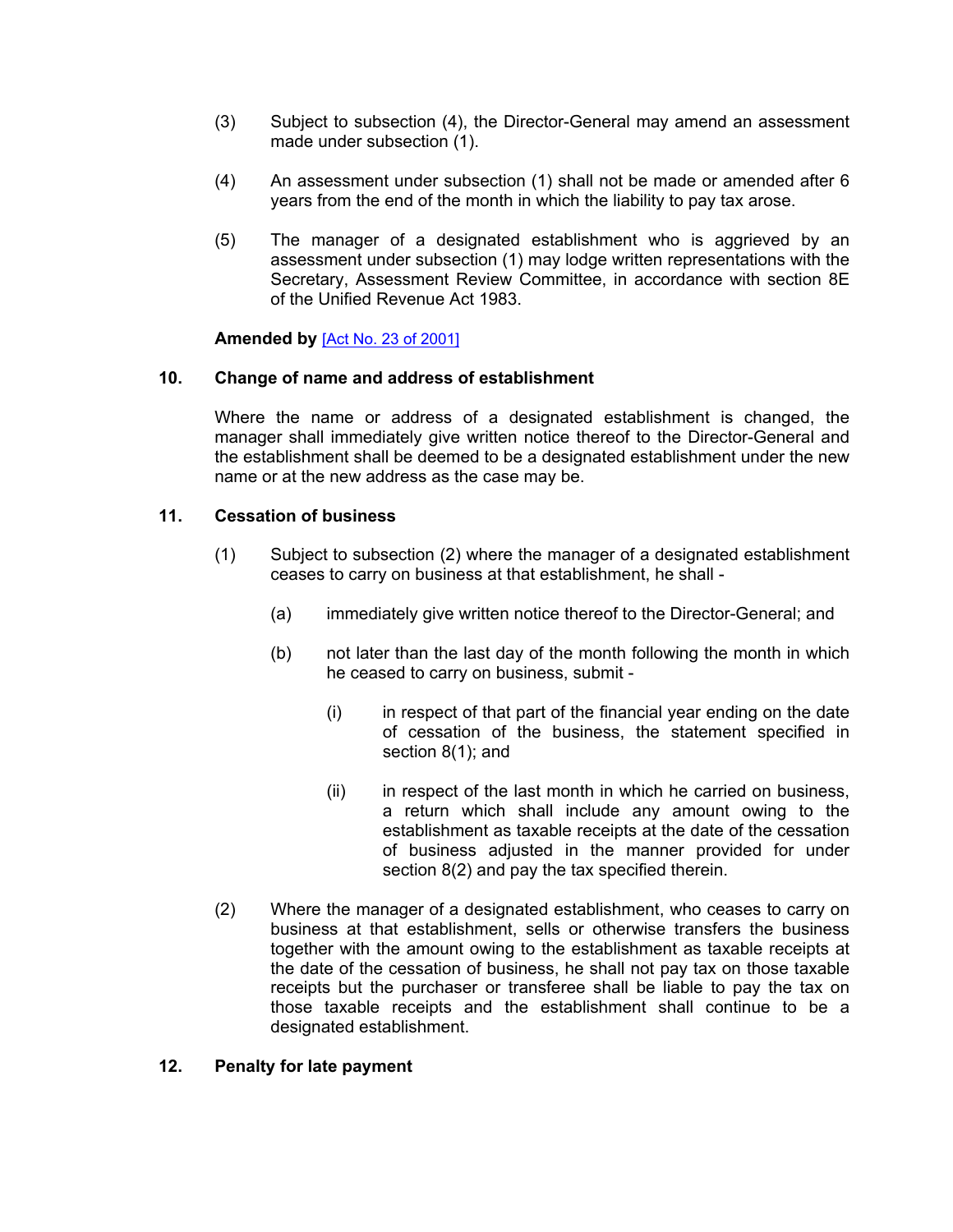- (1) Where the manager of a designated establishment fails to pay any tax due on or before the last day on which it is payable under this Act, he shall be liable to pay to the Director-General, in addition to the tax, a penalty representing -
	- (a) 10 per cent of the tax for the first month during which the tax remains unpaid; and
	- (b) 2 per cent of the tax excluding the penalty for each subsequent month during which the tax remains unpaid, up to a maximum of 100 per cent of the tax.
- (2) The rate of the penalty and the maximum limit of 100 per cent specified in subsection (1) shall apply to penalty accruing on or after 1 July 1994.

#### **Amended by** [Act No. 25 of [1994\]](https://supremecourt.govmu.org/_layouts/CLIS.DMS/search/searchdocumentbykey.aspx?ID=%5BAct%20No.%2025%20of%201994%5D&list=Legislations)

## **13. Liability of appointed persons**

- <span id="page-5-0"></span>(1) Where an administrator, executor, receiver or liquidator is appointed to manage or wind up the business carried on at any designated establishment, the appointed person shall -
	- (a) give notice of his appointment to the Director-General within 14 days of the appointment;
	- (b) before disposing of any asset of the business set aside such sum out of the asset as appears to the Director-General to be sufficient to provide for any tax that is or may become due and payable by the manager; and
	- (c) do everything that is required to be done by the manager of a designated establishment under this Act.
- (2) Any person specified in subsection (1) who, without reasonable cause or justification, fails to comply with the provisions of subsection (1) shall be liable to pay any tax that is or may become due and payable, and shall commit an offence.

## **14. Recovery of tax**

<span id="page-5-1"></span>The Director-General may, without prejudice to any other remedy which he may have, recover any tax payable under this Act in the same manner as income tax is recoverable under the Income Tax Act.

#### **15. Production of documents**

The Director-General may, for the purposes of this Act, order any person to -

<span id="page-5-2"></span>(a) produce to the Director-General or any officer authorised by him in writing any record, book of account, statement of assets and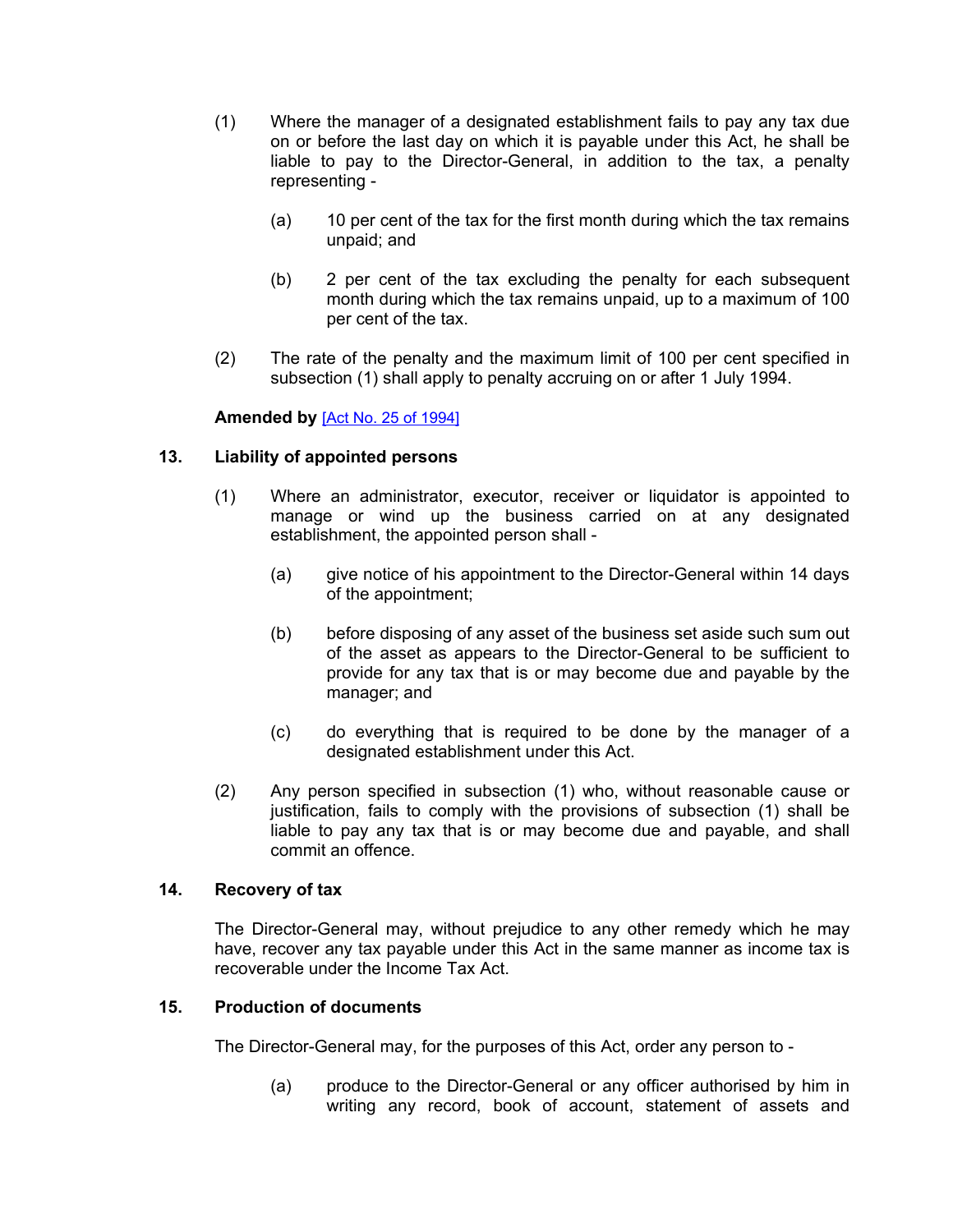liabilities or other document relating to any business carried on at a designated establishment; and

(b) attend at such time and place as he may specify for the purpose of being examined in respect of any transaction or matter relating to such business.

## **16. Powers of Director-General**

- (1) The Director-General may, for the purposes of this Act, give to the manager of a designated establishment such written directions as he thinks fit and the manager shall comply with those directions.
- (2) The Director-General or any officer authorised by him in writing may, for the purposes of this Act, enter any designated establishment and inspect any record or other document relating to the business at such time as he thinks fit.

#### **17. Notice and service by post**

<span id="page-6-0"></span>Any notice or direction required by this Act to be given by the Director-General to any person may be given to him personally or to his authorised agent or sent by post to his last known address or that of his authorised agent.

#### **18. Disclosure of information**

<span id="page-6-1"></span>No officer shall -

- (a) except for the purposes of this Act or any other revenue law; or
- (b) except where he is authorised in writing to do so by the Minister, communicate to any person any matter relating to this Act.

#### **19. Offences**

- (1) Any person who, for the purposes of this Act
	- (a) fails to keep any record;
	- (b) fails to comply with any direction given by the Director-General under this Act;
	- (c) obstructs any officer in the performance of his duties;
	- (d) contravenes this Act or any subsidiary enactment made under it, shall commit an offence.
- (2) The manager of a designated establishment who
	- (a) fails to submit a return;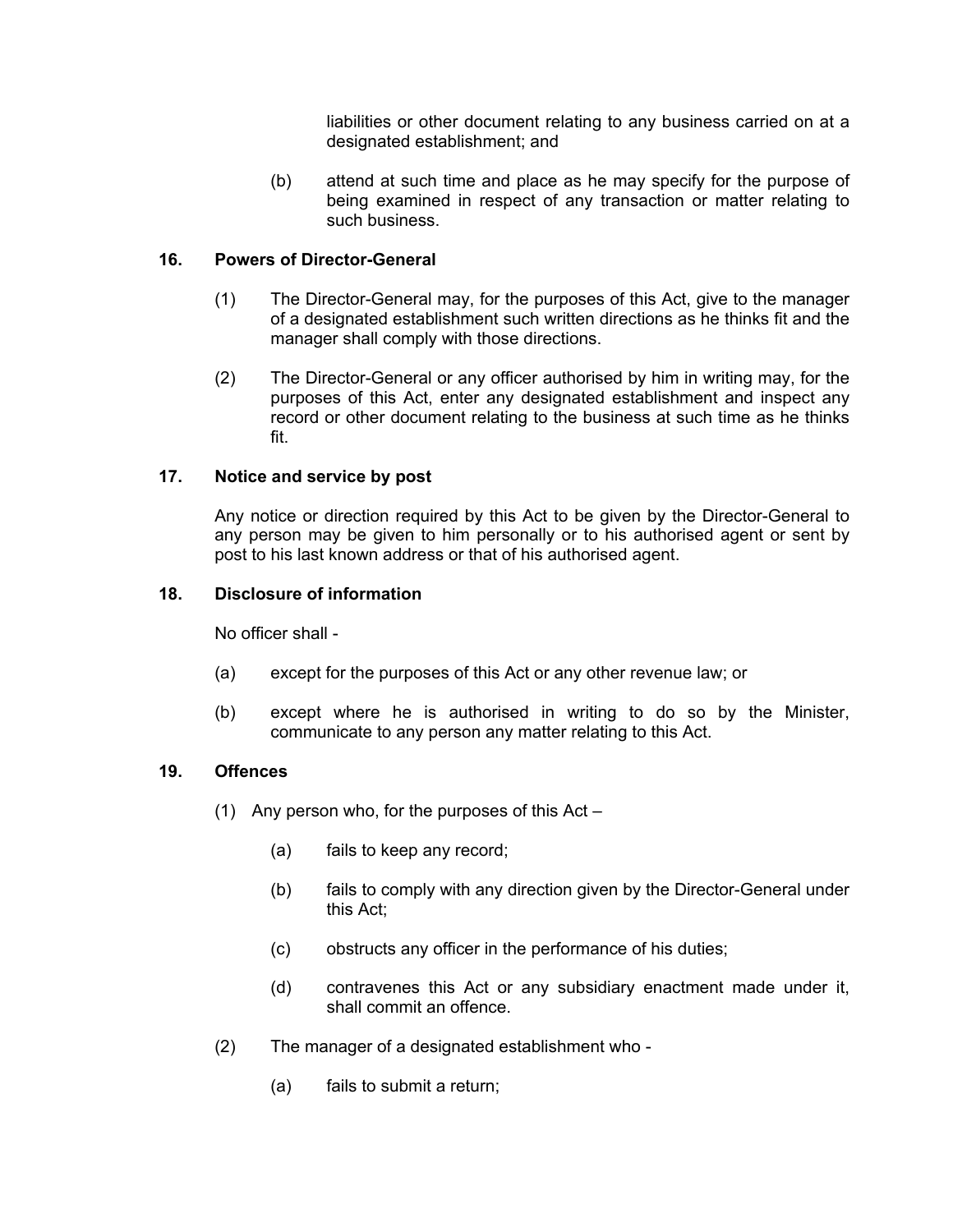- (b) fails to submit the statement specified in section 8; or
- (c) fails to submit any other document required, shall commit an offence.
- (3) Any person who commits an offence under this Act shall, on conviction, be liable to a fine not exceeding 10,000 rupees and to penal servitude for a term not exceeding 5 years.
- (4) Where a person is convicted under subsection (2), he shall, in addition to any fine imposed under subsection (3), be ordered by the court to furnish the return, statement or other document within such time as the court may determine.

#### **20. Jurisdiction**

- <span id="page-7-0"></span>(1) Notwithstanding section 114 of the Courts Act and section 72 of the District and Intermediate Courts (Criminal Jurisdiction) Act, a Magistrate shall have jurisdiction to try an offence under this Act and may impose any fine or term of imprisonment provided by this Act.
- (2) Notwithstanding any other enactment, any criminal proceedings instituted under this Act shall be entered in the District Court of Port Louis.

#### **21. Burden of proof**

<span id="page-7-1"></span>Notwithstanding any other enactment the burden of proof that any decision taken by the Director-General under this Act is incorrect shall lie on the person claiming that the decision is incorrect.

#### **22. Regulations**

- <span id="page-7-2"></span>(1) The Minister may -
	- (a) make such regulations as he thinks fit for the purposes of this Act;
	- (b) by regulations, amend the Schedules.
- (2) Any regulations made under subsection (1)(a) may provide for the levying of fees and the taking of charges.
- **23. - 25. -**

# **----------**

#### <span id="page-7-3"></span>**FIRST SCHEDULE (section 2)**

- 1 Hotel or other similar premises
- 2 Boarding house, bungalow or group of bungalows, apartments, guest house or other similar premises with more than 4 bedrooms for letting
- 3 Restaurant
- 4 Sale of cooked food to be consumed on or off premises